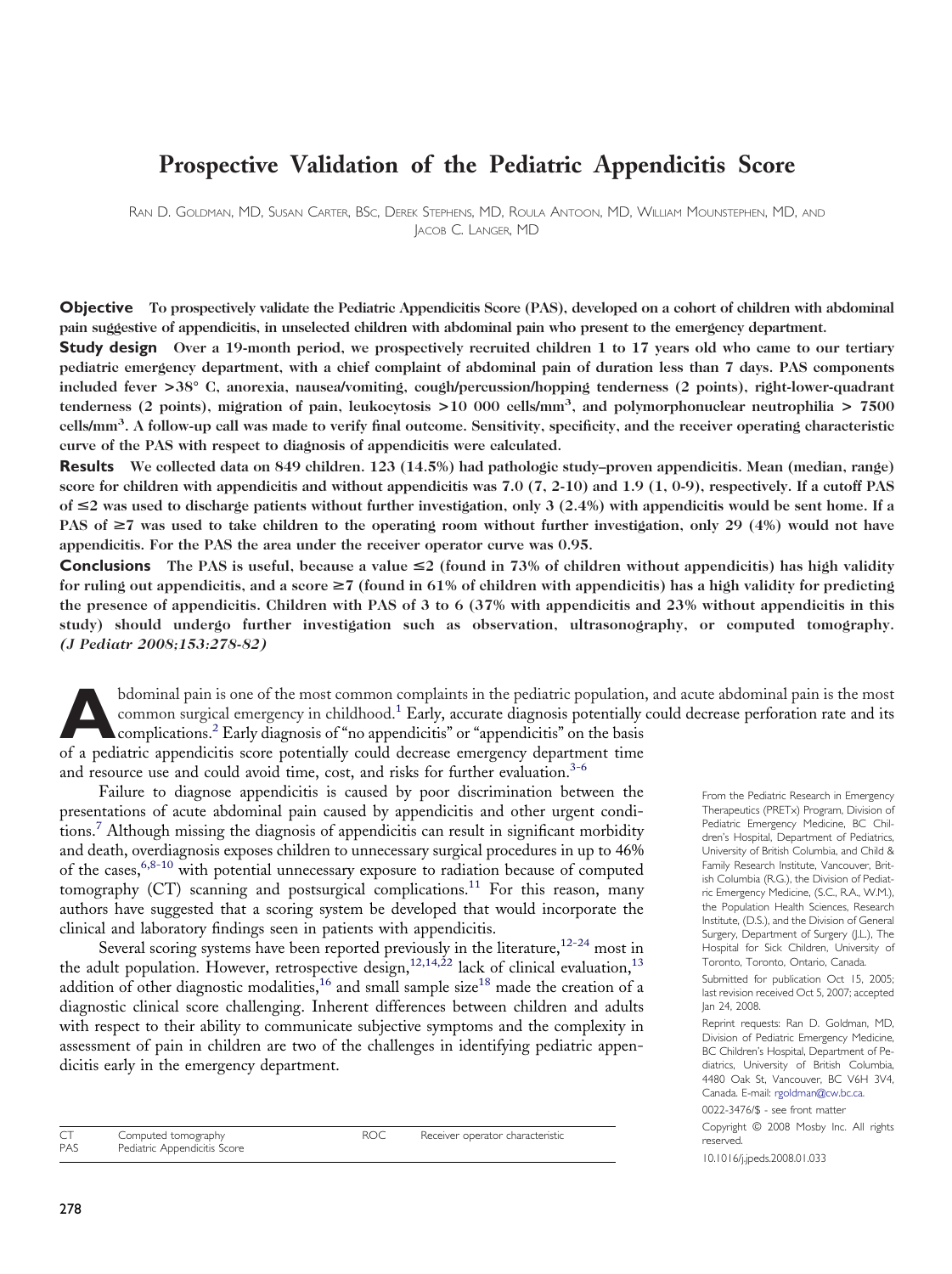Recently, Samuel from England published a simple pediatric appendicitis score (PAS) on the basis of a cohort of children 4 to 15 years old.<sup>24</sup> The PAS ranges from 0 to 10, and it includes components from history: migration of pain (1 point), anorexia (1 point), nausea/vomiting (1 point); physical examination: fever  $>38^{\circ}$  C (1 point), cough/percussion/ hopping tenderness (2 points), right-lower-quadrant tenderness (2 points); and laboratory results: leukocytosis  $>10,000$  $cells/mm<sup>3</sup>$  (1 point) and polymorphonuclear neutrophilia  $>7500$  cells/mm<sup>3</sup> (1 point). When tested on the same population, the sensitivity was 100%, specificity was 92%, positive predictive value was 96%, and negative predictive value was 99%. A score  $\geq$ 6 was highly associated with appendicitis. The aim of this study was to prospectively validate the PAS score in a large group of pediatric patients presenting with abdominal pain to the emergency department.

### **METHODS**

The study was approved by the Hospital for Sick Children Research Ethics Board. Between September 1, 2003, and March 31, 2005, we prospectively recruited children 1 to 17 years old who came to our tertiary urban pediatric emergency department in Toronto, Ontario, Canada, with a chief complaint of abdominal pain of less than 7 days duration. Our emergency department census is 50,000 children a year, with 24hour coverage by a pediatric emergency medicine staff and an in-hospital pediatric surgery fellow.

We excluded children who had a known diagnosis of appendicitis by ultrasonography or CT on arrival to the emergency department, children with abdominal pain for greater than 7 days, and patients who had a history of prior appendectomy.

After obtaining informed consent from the parents and an informed assent from children 7 years or older, the staff physicians were asked to complete a structured form that included history of current illness, chronic illness, and findings on physical abdominal examination. One research nurse collected information on laboratory test results and disposition. If blood tests were not obtained because of clinical appearance as decided by treating faculty physician, a score was calculated on the basis of components of history and physical examination.

For patients who were admitted to the hospital, the research nurse reviewed the in-hospital chart, the surgical report after an operation, and the pathology report if an appendectomy was performed. After 5 to 7 days, the research nurse conducted a follow-up call with the family to document final diagnosis after discharge from the emergency department or the hospital (appendicitis or not, respectively), and to learn whether the family sought further medical consultation. Children were identified as a study group (appendicitis) or control group (no-appendicitis) only after the follow-up interview. If the children still had abdominal complaints at the time of the follow-up call, they were enrolled to the control group, because we anticipated appendicitis to be diagnosed within 5 to 7 days of onset of signs and symptoms.

Components of the PAS were entered on the Microsoft Excel program (Microsoft Corporation, Redmond, Wash) in a double data entry system. PAS was calculated for all patients. Descriptive statistics were done with SAS version 9.1 (SPSS Inc, Chicago, Illinois) to compare the study group of children with appendicitis to the control group of children without appendicitis. The  $\chi^2$  test was used for comparison of frequencies and Student's *t* tests or analysis of variance for comparisons of continuous variables between the study group and the control group. Calculation of correlations was done with the Pearson test or Spearman test, whenever appropriate. A receiver operating characteristic (ROC) curve was constructed to assess sensitivity and specificity and optimal cut points for the PAS to diagnose appendicitis. Area under the curve and corresponding 95% CI were calculated. Finally, we used the Microsoft Excel program to plot a graph describing association between PAS and the rate of patients in both study groups.

The sample size calculation was based on a 2-sided z-test at a significance level of 0.05. We needed a sample of 103 children from the acute appendicitis (study group) group and 103 from the non-appendicitis (control) group to achieve 80% power to detect a difference of 0.07 between the area under the ROC curve under our null hypothesis of 0.85 and an AUC under the alternative hypothesis of 0.92.

### **RESULTS**

A total of 1060 patients were approached to participate in the study, and 849 (80%) children 1 to 17 years old were recruited to the study and fulfilled the inclusion and exclusion criteria. We had no study attrition; all patients for whom consent was obtained were included in the study. A total of 123 patients (14.5%) had pathology-proven appendicitis. Comparison between the study group and the control group are presented in [Table I.](#page-2-0) The mean (median, SD, range) score for children with appendicitis and without appendicitis was 7 (7, 2.2, 2-10) and 1.9 (1, 1.9, 0-9), respectively. If the threshold for making a diagnosis of "not appendicitis" had been a PAS of  $\leq$ 2, only 3 (2.4%) patients with appendicitis would have been sent home from the emergency department. If the threshold for making a diagnosis of "appendicitis" had been a PAS of  $\geq$ 7, only 29 (4%) patients without appendicitis would have undergone surgery.

The sensitivity, specificity, and cumulative area under the ROC curve with 95% CI for the different PAS cutoff points are presented in [Table II.](#page-2-0) The total area under the ROC curve was 0.948 and the curve is presented in [Figure 1.](#page-2-0) The ROC curve shows that the score is highly sensitive to diagnosis of appendicitis because the area under the curve is higher with increment of the score. [Figure 2](#page-3-0) presents the rate of patients at each PAS cut-off point.

# **DISCUSSION**

We found PAS score<sup>[24](#page-4-0)</sup> to be valid for the diagnosis of appendicitis when the PAS was 7 or greater, and for the exclusion of appendicitis when the PAS was 2 or under. For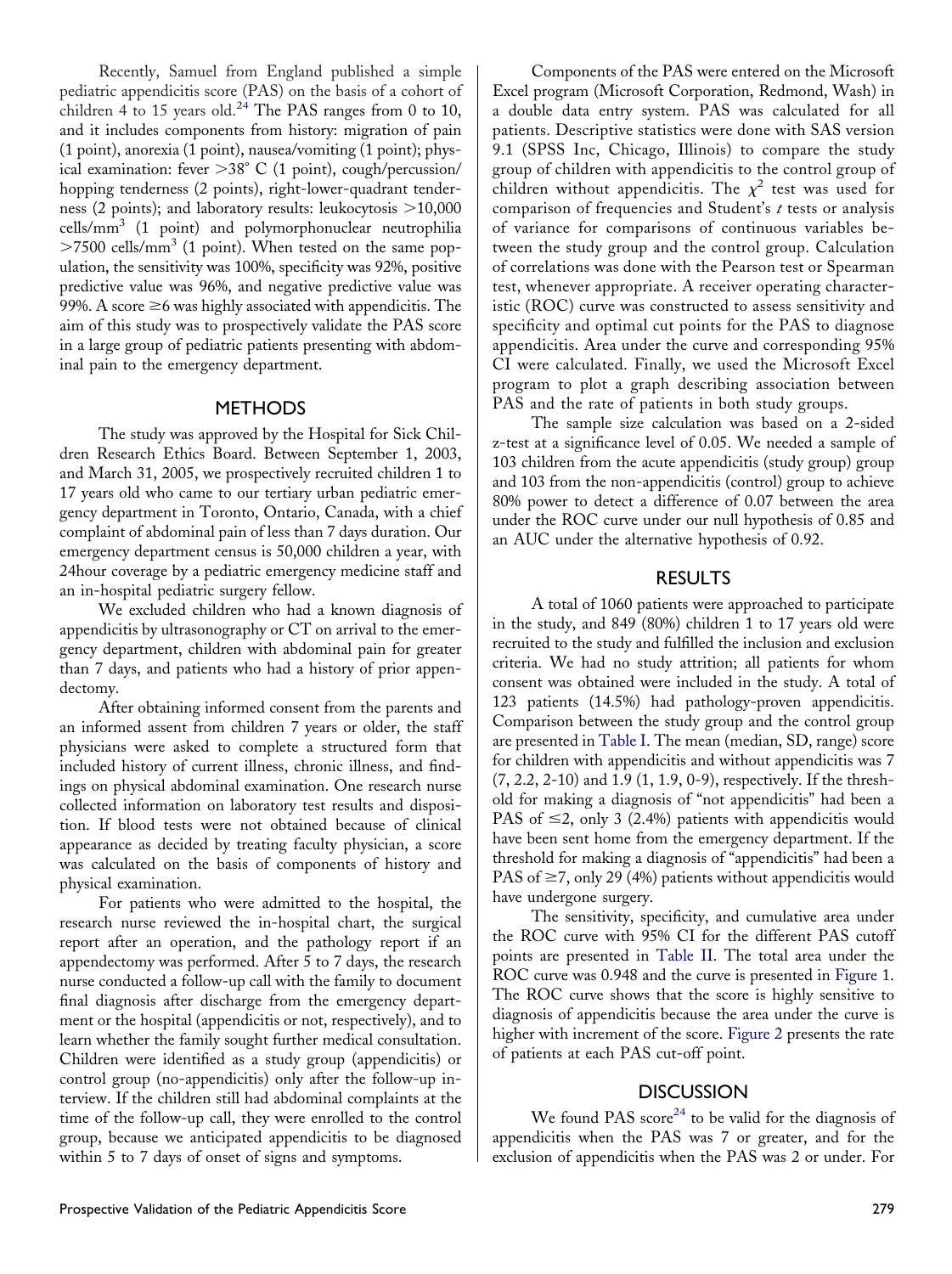| Variable                                                           | <b>Appendicitis</b><br>study group<br>$(n = 123)$ | No-appendicitis<br>control group<br>$(n = 726)$ | P value | 95% CI for OR                        |
|--------------------------------------------------------------------|---------------------------------------------------|-------------------------------------------------|---------|--------------------------------------|
| Mean PAS (SD)                                                      | 7.0(2.2)                                          | 1.9(1.9)                                        | < .001  | CI for diff. of means:<br>(4.7, 5.5) |
| Median PAS                                                         | 7                                                 |                                                 |         |                                      |
| <b>History</b>                                                     |                                                   |                                                 |         |                                      |
| Migration of pain                                                  | 57 (46%)                                          | 70 (10%)                                        | < 0.01  | 8.1(5.3, 12.5)                       |
| Nausea or vomiting                                                 | 92 (75%)                                          | 335 (46%)                                       | < 0.01  | 3.5(2.2, 5.3)                        |
| Anorexia                                                           | 84 (68%)                                          | 258 (36%)                                       | < 0.01  | 3.9(2.6, 5.9)                        |
| Physical examination                                               |                                                   |                                                 |         |                                      |
| Fever ( $>38^{\circ}$ C)                                           | 73 (59%)                                          | 154 (21%)                                       | < 0.01  | 5.4(3.6, 8.1)                        |
| Cough/percussion/hopping tenderness in the<br>right lower quadrant | 88 (72%)                                          | 68 (9%)                                         | < .001  | 24.3 (15.3, 38.7)                    |
| Tenderness over the right iliac fossa                              | 98 (80%)                                          | 122 (17%)                                       | < .001  | 19.4(12.0, 31.4)                     |
| Laboratory results                                                 |                                                   |                                                 |         |                                      |
| Leukocytosis WBC $\geq$ 10 000/mm <sup>3</sup>                     | 98 (88%) $(n=112)$                                | 84 (43%) ( $n = 196$ )                          | < 0.01  | 30.0 (18.2, 49.1)                    |
| Polymorphonuclear neutrophilia $\geq$ 7500/mm <sup>3</sup>         | 84 (84%) $(n=101)$                                | 67 (36%) $(n=188)$                              | < .001  | 21.2 (13.4, 33.4)                    |

## <span id="page-2-0"></span>**Table I. PAS in the study cohort of children with and without appendicitis**

*CI,* Confidence interval; *OR,* odds ratio; *WBC,* white blood cell count.

| Table II. Sensitivity and specificity for PAS |                    |                    |  |  |
|-----------------------------------------------|--------------------|--------------------|--|--|
| <b>PAS</b> cutoff point                       | <b>Sensitivity</b> | <b>Specificity</b> |  |  |
| $\geq 0$                                      | 1.00               | 0.27               |  |  |
| $\geq$                                        | 0.87               | 0.55               |  |  |
| $\geq$ 2                                      | 0.68               | 0.73               |  |  |
| $\geq$ 3                                      | 0.50               | 0.83               |  |  |
| $\geq 4$                                      | 0.40               | 0.90               |  |  |
| $\geq$ 5                                      | 0.28               | 0.94               |  |  |
| $\geq 6$                                      | 0.16               | 0.96               |  |  |
| $\geq 7$                                      | 0.06               | 0.98               |  |  |
| $\geq 8$                                      | 0.02               | 0.99               |  |  |
| $\geq$ 9                                      | 0.00               | 1.00               |  |  |
| $= 10$                                        | 0.00               | 1.00               |  |  |

children who have a PAS between 3 and 6, the score cannot accurately determine the diagnosis. This is the group in which further investigation using imaging studies is needed (Figure 1).

Several scoring systems have been suggested previously in the literature,  $12-24$  most in adults. In a retrospective comparison of appendectomies for appendicitis versus non-in-flamed appendix,<sup>[12](#page-4-0)</sup> use of a scoring system could have reduced the rate of negative appendectomies by one third. Another computerized algorith $m<sup>13</sup>$  $m<sup>13</sup>$  $m<sup>13</sup>$  suggested a useful scoring system but was not tested clinically. Alvarado<sup>[14](#page-4-0)</sup> found 8 predictive factors of acute appendicitis among 305 patients admitted to the hospital with abdominal pain suspected to be due to acute appendicitis. Right lower quadrant tenderness, leukocytosis, and migration of pain were the most significant factors. The study was retrospective, based only on admitted patients, with no follow-up of patients discharged with complaints of abdominal pain. The Alvarado score was later tested on 215 adult patients in  $Cardiff^{15}$  $Cardiff^{15}$  $Cardiff^{15}$  with reduction in unnecessary



**Figure 1.** Receiver Operating Characteristic (ROC) Curve for Pediatric Appendicitis Score.

operations without documented increase in death or significant complications.

Three prospective studies compared the success of surgical teams in diagnosing appendicitis on the basis of clinical skills or clinical scores.<sup>[16-18](#page-4-0)</sup> One study applied a modified Alvarado score on 84 adult females who selectively underwent laparoscopy<sup>[16](#page-4-0)</sup> and resulted in zero negative explorations. In contrast, when one Australian surgical team used an 8-item score, they failed to show better diagnostic accuracy or reduc-tion in the rate of unnecessary operations or complications.<sup>[17](#page-4-0)</sup> When different surgical teams were compared in India, $^{18}$  $^{18}$  $^{18}$  a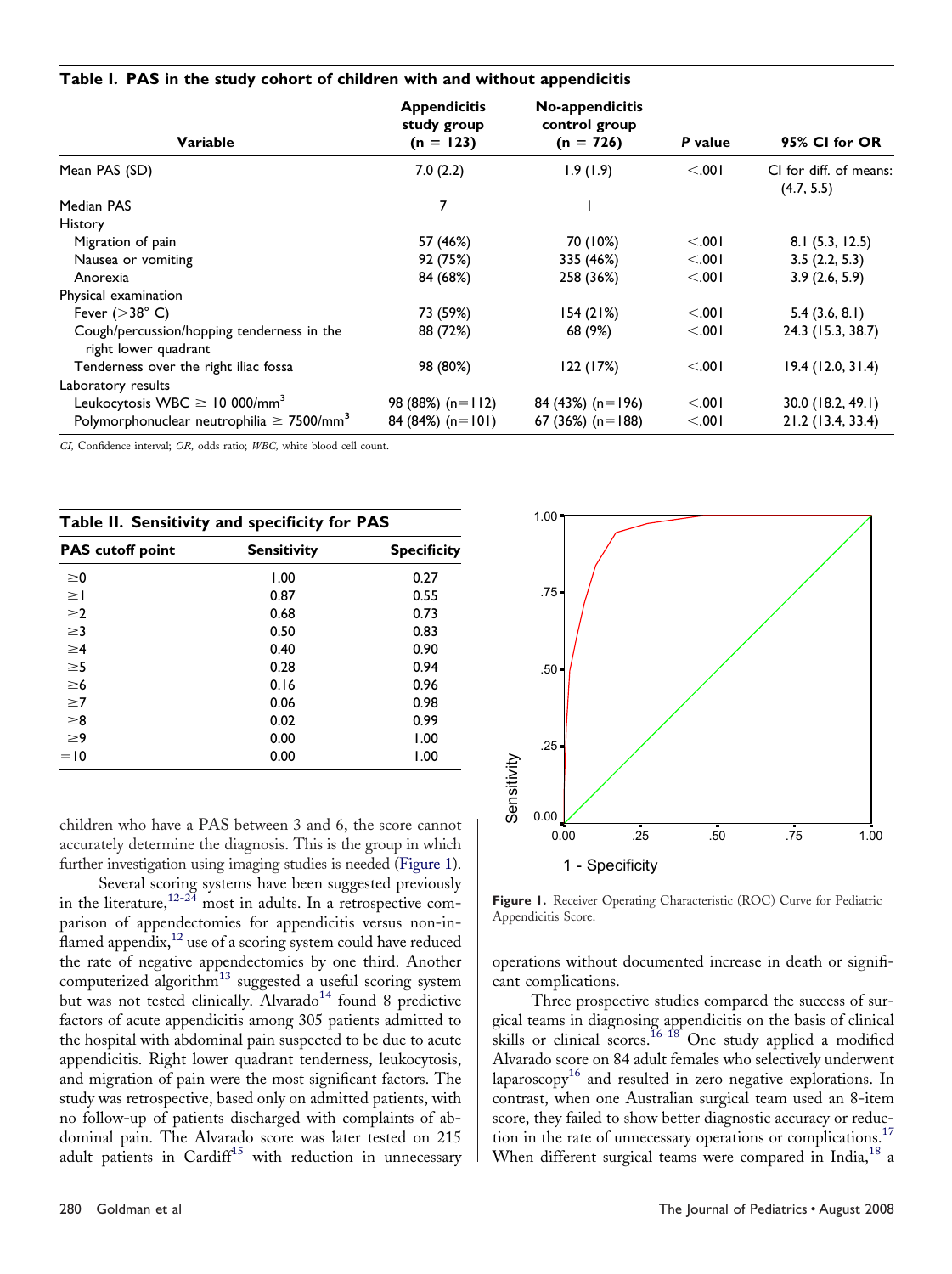<span id="page-3-0"></span>

Figure 2. Percent of study and control groups as a function of the Pediatric Appendicitis Score.

surgical group using a 5-criteria score had a significantly lower rate of unnecessary appendectomies  $(P < .05)$  compared with a group not using the score. However, the sample size was only 58 patients.

Two other scores were developed on the basis of retro-spective data and tested clinically and prospectively.<sup>[19,20](#page-4-0)</sup> Both had low specificity and sensitivity. A 2-phase multicenter trial from Europe with more than 1400 adult patients evaluating a score prospectively<sup>[21](#page-4-0)</sup> found no significant differences in the rate of perforated appendicitis, appendectomy with normal findings or complications. A reduction in delayed appendectomy and delayed discharge was documented.

Few groups challenged the creation of clinical decision scores in the pediatric population with suspected appendicitis.[22-24](#page-4-0) The Alvarado score was tested in 2 studies.[22,23](#page-4-0) A retrospective analysis of 156 children with a mean age of 8.4 years found that with use of the score, 9% (9/98) of patients with a diagnosis of complicated acute appendicitis were over-looked.<sup>[22](#page-4-0)</sup> When examined prospectively on 187 children (2 to 17 years of age) from California, $23$  the score failed to predict appendicitis in a significant number of patients.

In a prospective observational study from Boston, 440 patients were stratified to low, medium, and high risk of appendicitis on the basis of a recursive partitioning model.<sup>[25](#page-4-0)</sup> However, the specificity for the low-risk group was only 50% and the sensitivity for the high-risk group was only 42%. Also, the group included only patients who needed a surgical consultation in the emergency department and did not follow-up on children with abdominal pain who were discharged from the emergency department without such consultation and might have had appendicitis.

Recently, Samuel<sup>[24](#page-4-0)</sup> published a simple pediatric appendicitis score (PAS). During a 5-year period more than 1100 children between the ages of 4 and 15 years with abdominal pain suggestive of acute appendicitis were evaluated retrospectively in 2 hospitals in London. Eight variables were found to be significant when the group of children with appendicitis ( $n = 734$ ) was compared with the group of children without appendicitis ( $n = 436$ ). The variables were as follow: cough/percussion/hopping tenderness in the right lower quadrant (Index of 0.96), anorexia (0.88), fever (0.87), nausea or vomiting (0.86), tenderness over the right iliac fossa (0.84), leukocytosis (0.81), polymorphonuclear neutrophilia (0.80), and migration of pain (0.80). When validated on the

same patient cohort, the pediatric appendicitis score had a sensitivity of 100%, specificity of 92%, positive predictive value 96%, and negative predictive value of 99%. A score of  $\geq 6$  gave a high probability of appendicitis. However, the score has not previously been validated prospectively in a separate group of pediatric patients.

Although the PAS was developed on children 4 to 15 years old, we decided to validate it with all children over 1 year of age (1-17 years old). Although it is difficult to accurately answer questions such as whether abdominal pain has migrated and if nausea is present in children who are unable to communicate verbally, we suggested that to use the score on a large scale in primary and tertiary emergency departments, we should attempt to validate its usefulness for all age groups beyond infancy.

There are several ways in which this score may be useful. The first is in community hospitals where ultrasound and CT operators do not have substantial pediatric exposure and where a pediatric surgeon is unavailable. The score, on the basis of clinical and simple laboratory measures, is taught easily and can be used by trainees and experienced staff alike. Calculation is simple, and no special, time-consuming or invasive tests are needed. The PAS can be used as a clear communication tool between health care providers and as a guideline for transferring children from one facility to another when a pediatric surgery consultation is needed.

The second proposed use for the score is to select appropriate patients for imaging. We suggest that a child with a PAS of  $\geq$ 7, as suggested by Samuel, is very likely to have appendicitis and should be taken to the operating room without further imaging. The negative appendectomy rate of 1.8% that would result from this approach is lower than most series in the literature. A child with a PAS of 0, 1, or 2 could be observed in the emergency department or sent home with instructions to return if symptoms do not improve. Children with a PAS of 3 to 6 would undergo ultrasonography or CT. Both of these modalities have been shown to be useful in the diagnosis of appendicitis, particularly for children in whom the clinical picture is unclear. Use of the score in this way would decrease preoperative waiting time, with a potential decrease in perforation rate, and would reduce the pain associated with ultrasound scanning performed on a child with severe abdominal pain, the radiation associated with CT, and the cost associated with both studies.

Three children (2.4%) with appendicitis would have been discharged by use of the suggested cutoff point of PAS at 7. The potential saved time in the emergency department, reduced number of ultrasound examinations, and reduced exposure to CT should be further compared with the potential morbidity associated with discharge of these patients. Continuation of symptoms also might have brought these discharged patients back to the hospital.

One limitation of this study is that it was conducted in a tertiary pediatric emergency department with experienced pediatric emergency medicine (PEM) physicians and fellows. It is possible that physicians who lack experience in pediatric